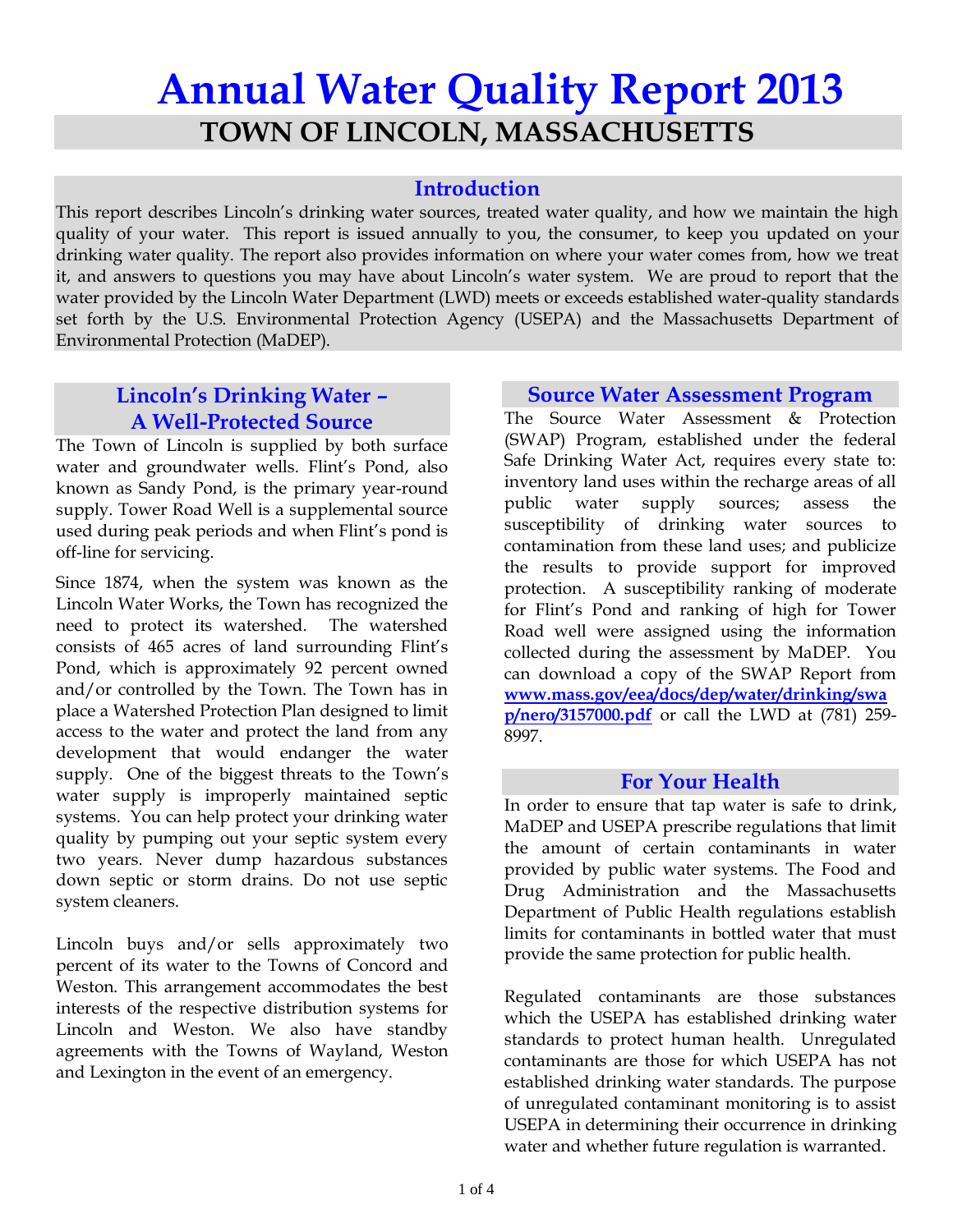# **Information About Drinking Water**

Drinking water, including bottled water, may reasonably be expected to contain at least small amounts of some contaminants. The presence of contaminants does not necessarily indicate that water poses a health risk. However, some people may be more vulnerable to contaminants than the general population. Immuno-compromised persons, such as persons with cancer undergoing chemotherapy, persons who have undergone organ transplants, people with HIV/AIDS or other immune system disorders, some elderly, and infants can be particularly at risk from infections. These people should seek advice about drinking water from their health care provider. More information about contaminants and potential health effects, including EPA/CDC guidelines on appropriate means to lessen the risk of infection by Cryptosporidium and other microbial contaminants, can be obtained by calling the USEPA's Safe Drinking Water Hotline (1-800-426- 4791).

The sources of drinking water generally include rivers, lakes, streams, ponds, reservoirs, springs and wells. Because water is the universal solvent, it dissolves naturally-occurring minerals, and, in some cases, radioactive material, and can pick up substances resulting from the presence of animals or from human activity as it travels over the surface of the land or through the ground. Contaminants that can be present include:

- *Microbial contaminants,* such as viruses and  $\bullet$ bacteria, which may come from septic systems and wildlife.
- *Inorganic contaminants*, such as salts and metals,  $\bullet$ which can be naturally occurring or result from urban storm water runoff, industrial or domestic wastewater discharges.
- *Pesticides and herbicides,* which may come from a  $\bullet$ variety of sources such as agriculture, urban storm water runoff and residential uses.
- *Radioactive contaminants*, may be naturally occurring or be the result of oil and gas production and mining activities.

*Organic chemical contaminants*, including synthetic and volatile organic chemicals, which are byproducts of industrial processes and petroleum production, and can also come from gas stations, urban storm water runoff, and septic systems.

If present, elevated levels of lead can cause serious health problems, especially for pregnant women and young children. Lead in drinking water is primarily from materials and components associated with service lines and home plumbing. LWD is responsible for providing high quality drinking water, but cannot control the variety of materials used in plumbing components. When your water has been sitting for several hours, you can minimize the potential for lead exposure by flushing your tap for 30 seconds to 2 minutes before using water for drinking or cooking. If you are concerned about lead in your water, you may want to have your water tested. Information on lead in drinking water, testing methods, and steps you can take to minimize exposure is available from the Safe Drinking Water Hotline or at **http://www.epa.gov/safewater/lead.**

#### **How Can I Learn More?**

LWD's Superintendent, Gregory Woods, and staff are available **Monday – Friday**, from **7:00 A.M. - 3:30 P.M**., to answer questions and provide assistance at the following telephone numbers: (**781) 259-8997** and **(781) 259-1329.** You can also check the Town's website at **http://www.lincolntown.org**. Lincoln's Public Water System I.D. # is: **3157000**.

#### **Water Rates**

**\$5.07** per 1,000 gal. for usage **under 48,000** gal. **\$7.79** per 1,000 gal. for usage **over 48,000** gal. (up to 90,000 gal.).

**\$16.68** per 1,000 gal. for usage **over 90,000** gal. **\$16.68** per 1,000 gal. for **all irrigation only** meters. Rates based on a semiannual billing period. Base Charge + Usage = Total Amount Due

Base charge =  $$40$  for  $5/8$ -inch &  $\frac{3}{4}$ -inch meter =\$100 for 1-inch or greater meter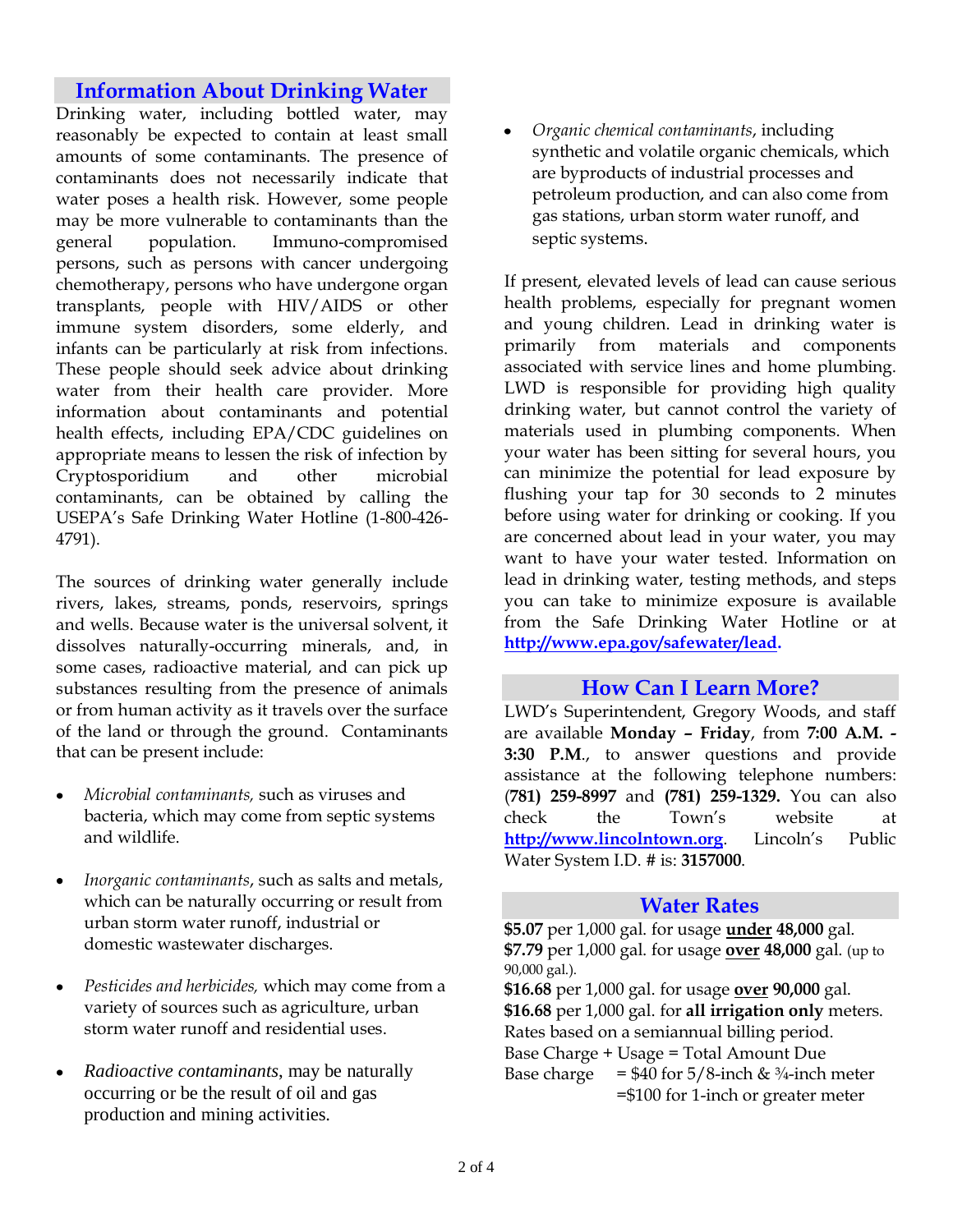#### **Mandatory Water Use Restriction**

The MaDEP, through its Water Management Act permitting process, has imposed limits on the amount of water towns are allowed to withdraw from their respective watersheds. Lincoln's permit was issued in February, 2010 and includes a drastic reduction in our water allocation starting in 2014. The State has also required that the Town reduce individual water consumption to the 65 gallons per person per day performance standard by December 31, 2011. Due to last year's hot summer, Lincoln's average usage was 68 gallons per person per day. To meet the permit requirements, the Town must continue its **mandatory** outdoor water conservation measure from May 1<sup>st</sup> through September 30<sup>th</sup>.

The water conservation restriction consists of an odd/even water schedule for all nonessential outdoor watering. House addresses that end with an even number may water on Tuesday and/or Thursday. Houses addresses that end with an odd number may water on Wednesday and/or Friday. There will be no nonessential outdoor watering Saturday, Sunday or Monday. Watering will not be permitted on any day between 7 AM and 7 PM; thus it is allowed only in the late evenings and early mornings.

Restricted outdoor watering activities include irrigation of lawns via sprinklers or automatic irrigation systems, washing of vehicles, and washing of exterior building surfaces, parking lots, driveways or sidewalks. Sprinkle irrigation of lawns, gardens, flowers or ornamental plants by means of a hand held hose or bucket is not subject to the restriction.

LWD staff will be monitoring sprinkler use in Town and will stop to remind residents of the policy. A second notice will result in a \$50 fine, and subsequent violations will warrant a \$100 fine.

## **New Water Protection Zoning**

Lincoln passed overlay water protection by-laws in 2012 and 2013 to protect the well and pond from contamination. If you have property in the protected areas, please minimize use of fertilizers, pesticides and other chemicals that can impact the drinking water. A map of the protected areas is available on the Department's website at **[www.lincolntown.org/index.aspx?NID](http://www.lincolntown.org/index.aspx?NI)=224.**

#### **Meter Modernization Program**

The Department is upgrading its metering system with digital display, radio-frequency water meters. For those with new meters, the digital display under the black meter lid can be activated by



shining a flashlight on the meter face plate. The new meter stores data at 15 minute intervals and allows the meter to identify intermittent or continuous leak

conditions in the house. The leak condition is indicated by a faucet icon in the top left side of the display.

The daily flow total is then stored for a 96 day period and, at your request, can be downloaded and graphed by the Department to help you identify when the leak started and/or what time of day the leak condition is occurring. Instructions on how to read the meter, as well as examples of daily and hourly data graphs from residential water meters can be found at **[www.lincolntown.org/index.](http://www.lincolntown.org/index)aspx?NID=398.**

You should record your meter reading at regular intervals (weekly or monthly). Subtract the new meter reading from the previous reading to calculate your water consumption for that period. The MaDEP regulations state that averaged over a one year period, individuals should use no more than 65 gallons per day.

#### **Water Treatment**

Depending on the source location, LWD adds a very low concentration of either potassium hydroxide or sodium hydroxide to the drinking water in order to increase the pH (reduce the acidity) of the water to reduce its natural corrosiveness. Chlorine is added as a disinfectant at the Flint's Pond facility and fluoride is added at both the treatment plant and the Tower Road well to aid in dental health and hygiene. Zinc orthophosphate is also added at both sites for corrosion control and to reduce levels of iron and manganese.